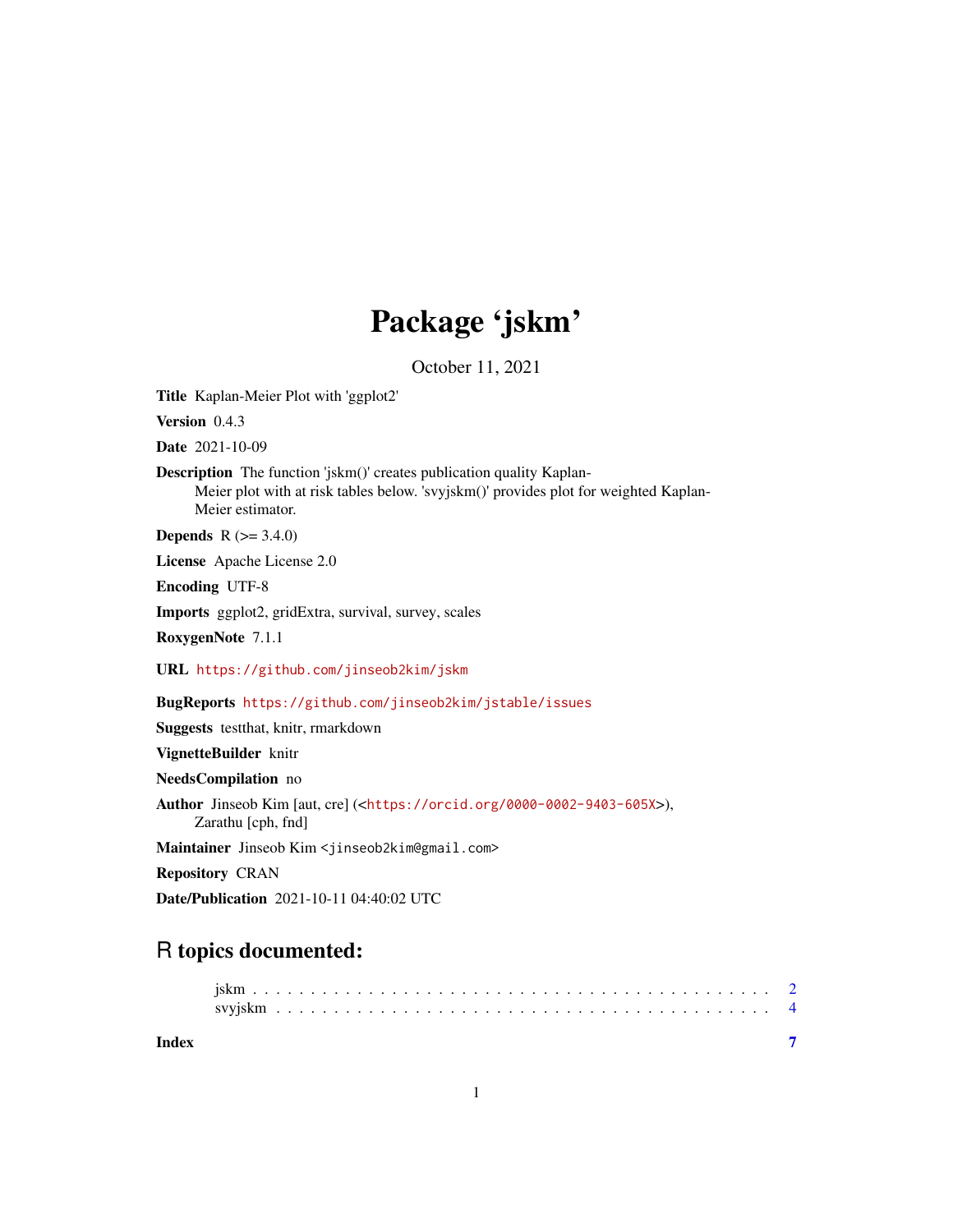#### <span id="page-1-0"></span>Description

Creates a Kaplan-Meier plot with at risk tables below for survfit object.

#### Usage

```
jskm(
  sfit,
  table = FALSE,
 xlabs = "Time-to-event",
 ylabs = "Survival probability",
 xlims = c(0, max(sfit$time)),
 ylims = c(\emptyset, 1),
  surv.scale = c("default", "percent"),
 ystratalabs = names(sfit$strata),
 ystrataname = "Strata",
  timeby = signif(max(sfit$time)/7, 1),
 main = "",pval = FALSE,pval.size = 5,
 pval.coord = c(NULL, NULL),
 pval.testname = F,
 marks = TRUE,
  shape = 3,
  legend = TRUE,
  legendposition = c(0.85, 0.8),
  ci = FALSE,subs = NULL,label.nrisk = "Numbers at risk",
  size.label.nrisk = 10,
  linecols = "Set1",
  dashed = FALSE,cumhaz = F,
  cluster.option = "None",
 cluster.var = NULL,
 data = NULL,cut.landmark = NULL,
  showpercent = F,
  ...
```
)

#### Arguments

sfit a survfit object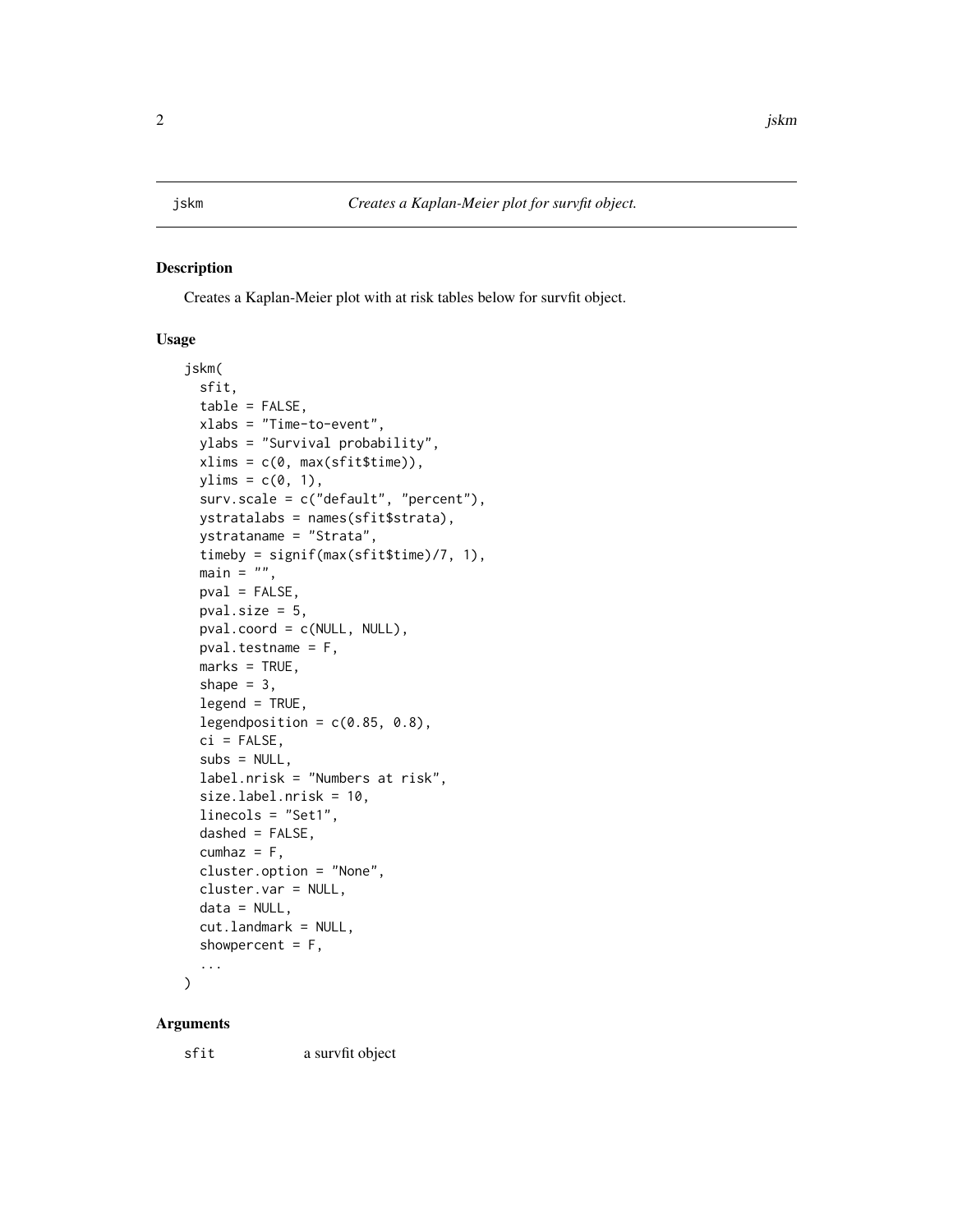jskm 3

| table                           | logical: Create a table graphic below the K-M plot, indicating at-risk numbers?                                             |  |  |
|---------------------------------|-----------------------------------------------------------------------------------------------------------------------------|--|--|
| xlabs                           | x-axis label                                                                                                                |  |  |
| ylabs                           | y-axis label                                                                                                                |  |  |
| xlims                           | numeric: list of min and max for x-axis. Default = $c(0, max(sfit$time))$                                                   |  |  |
| ylims                           | numeric: list of min and max for y-axis. Default = $c(0,1)$                                                                 |  |  |
| surv.scale                      | scale transformation of survival curves. Allowed values are "default" or "per-<br>cent".                                    |  |  |
| ystratalabs                     | character list. A list of names for each strata. Default = $names(sfit$strata)$                                             |  |  |
| ystrataname                     | The legend name. Default = "Strata"                                                                                         |  |  |
| timeby                          | numeric: control the granularity along the time-axis; defaults to 7 time-points.<br>Default = $signif(max(sfit$time)/7, 1)$ |  |  |
| main                            | plot title                                                                                                                  |  |  |
| pval                            | logical: add the pvalue to the plot?                                                                                        |  |  |
| pval.size                       | numeric value specifying the p-value text size. Default is 5.                                                               |  |  |
| pval.coord                      | numeric vector, of length 2, specifying the x and y coordinates of the p-value.<br>Default values are NULL                  |  |  |
| pval.testname                   | logical: add '(Log-rank)' text to p-value. Default = $F$                                                                    |  |  |
| marks                           | logical: should censoring marks be added?                                                                                   |  |  |
| shape                           | what shape should the censoring marks be, default is a vertical line                                                        |  |  |
| legend                          | logical. should a legend be added to the plot?                                                                              |  |  |
|                                 | legendposition numeric. x, y position of the legend if plotted. Default= $c(0.85,0.8)$                                      |  |  |
| сi                              | logical. Should confidence intervals be plotted. Default = FALSE                                                            |  |  |
| subs                            | $=$ NULL,                                                                                                                   |  |  |
| label.nrisk<br>size.label.nrisk | Numbers at risk label. Default = "Numbers at risk"                                                                          |  |  |
|                                 | Font size of label.nrisk. Default = $10$                                                                                    |  |  |
| linecols                        | Character. Colour brewer pallettes too colour lines. Default ="Set1", "black" for<br>black with dashed line.                |  |  |
| dashed                          | logical. Should a variety of linetypes be used to identify lines. Default = FALSE                                           |  |  |
| cumhaz                          | Show cumulative incidence function, Default: F                                                                              |  |  |
|                                 | cluster.option Cluster option for p value, Option: "None", "cluster", "frailty", Default: "None"                            |  |  |
| cluster.var                     | Cluster variable                                                                                                            |  |  |
| data                            | select specific data - for reactive input, Default = NULL                                                                   |  |  |
| cut.landmark                    | cut-off for landmark analysis, Default = NULL                                                                               |  |  |
| showpercent                     | Shows the percentages on the right side.                                                                                    |  |  |
| $\cdots$                        | PARAM_DESCRIPTION                                                                                                           |  |  |

#### Details

DETAILS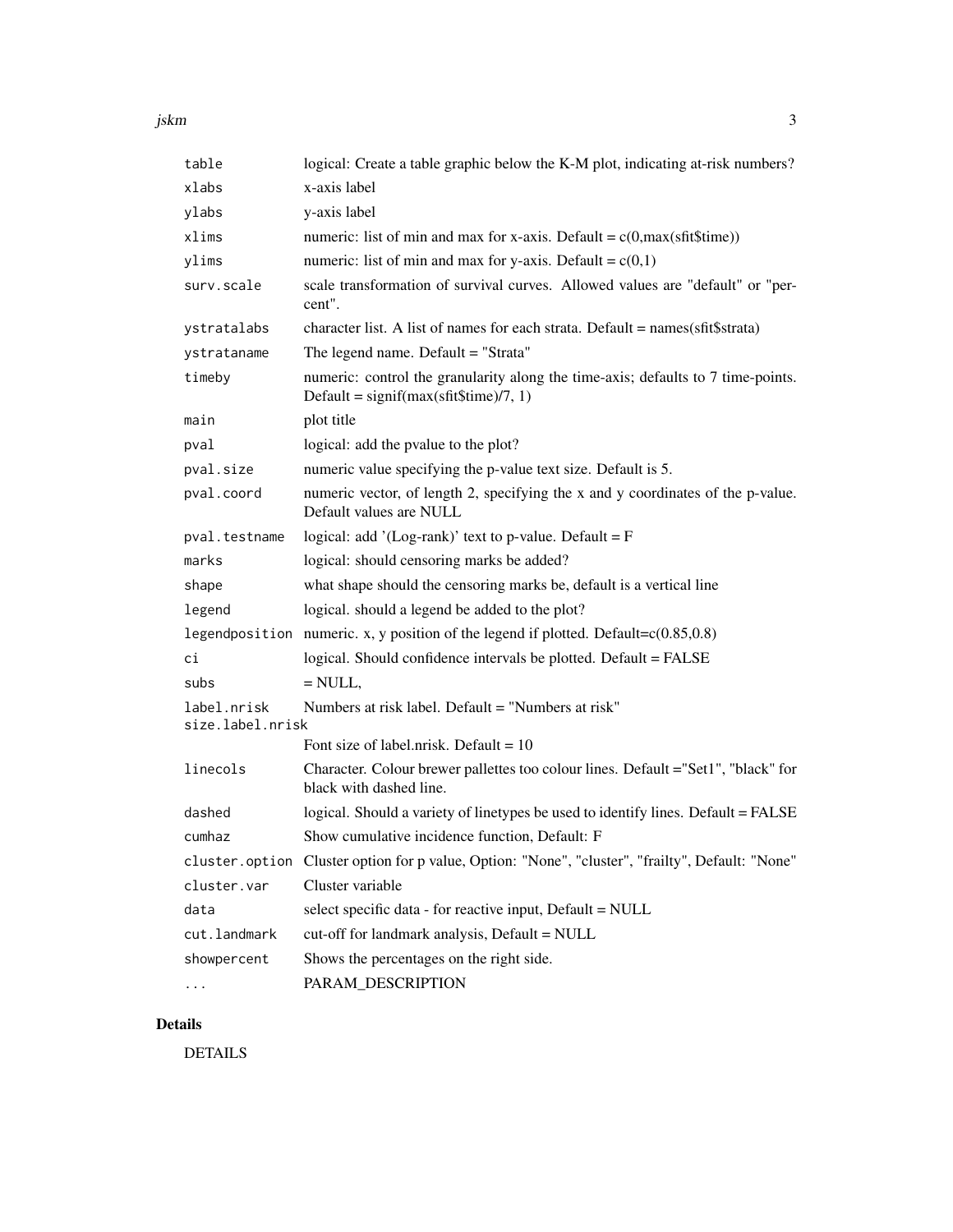#### <span id="page-3-0"></span>Value

Plot

#### Author(s)

Jinseob Kim, but heavily modified version of a script created by Michael Way. [https://github.](https://github.com/michaelway/ggkm/) [com/michaelway/ggkm/](https://github.com/michaelway/ggkm/) I have packaged this function, added functions to namespace and included a range of new parameters.

#### Examples

```
library(survival)
data(colon)
fit <- survfit(Surv(time,status)~rx, data=colon)
jskm(fit, timeby=500)
```

| svyjskm |  |
|---------|--|
|         |  |

n **Creates a Weighted Kaplan-Meier plot - svykm.object in survey pack***age*

#### Description

Creates a Weighted Kaplan-Meier plot - svykm.object in survey package

#### Usage

```
svyjskm(
  sfit,
  xlabs = "Time-to-event",
 ylabs = "Survival probability",
 xlims = NULL,
 ylims = c(\emptyset, 1),
 ystratalabs = NULL,
 ystrataname = NULL,
  surv.scale = c("default", "percent"),
  timeby = NULL,
 main = "",pval = FALSE,pval.size = 5,
 pval.coord = c(NULL, NULL),
 pval.testname = F,
  legend = TRUE,
  legendposition = c(0.85, 0.8),
  ci = NULL,linecols = "Set1",
  dashed = FALSE,cumhaz = F,
```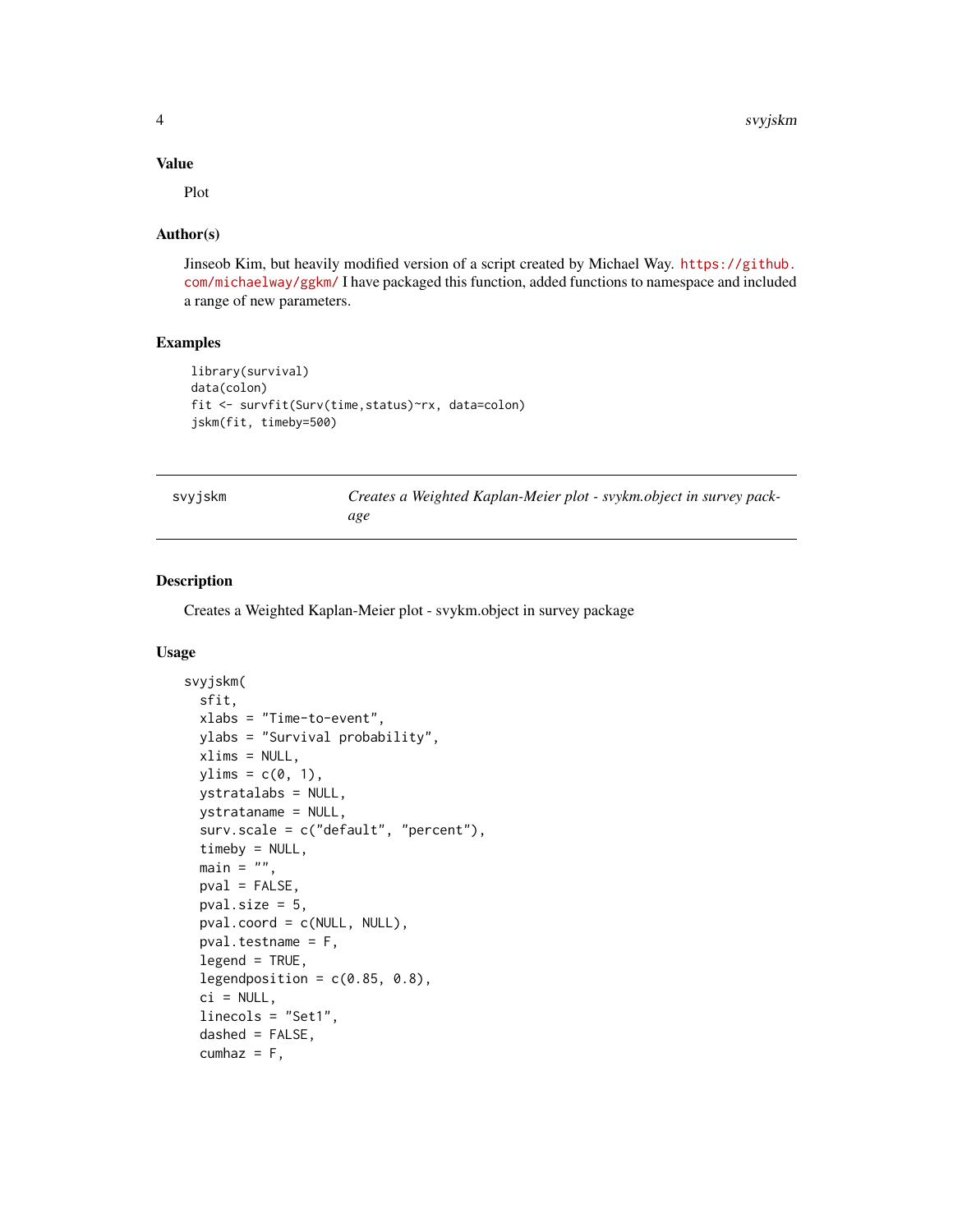#### svyjskm 5

```
design = NULL,
subs = NULL,table = F,label.nrisk = "Numbers at risk",
size.label.nrisk = 10,
cut.landmark = NULL,
showpercent = F,
...
```
#### Arguments

 $\mathcal{L}$ 

| sfit                            | a svykm object                                                                                               |  |  |
|---------------------------------|--------------------------------------------------------------------------------------------------------------|--|--|
| xlabs                           | x-axis label, Default: 'Time-to-event'                                                                       |  |  |
| ylabs                           | y-axis label.                                                                                                |  |  |
| xlims                           | numeric: list of min and max for x-axis. Default: NULL                                                       |  |  |
| ylims                           | numeric: list of min and max for y-axis. Default: $c(0, 1)$                                                  |  |  |
| ystratalabs                     | character list. A list of names for each strata. Default: NULL                                               |  |  |
| ystrataname                     | The legend name. Default: 'Strata'                                                                           |  |  |
| surv.scale                      | scale transformation of survival curves. Allowed values are "default" or "per-<br>cent".                     |  |  |
| timeby                          | numeric: control the granularity along the time-axis; defaults to 7 time-points.                             |  |  |
| main                            | plot title, Default: "                                                                                       |  |  |
| pval                            | logical: add the pvalue to the plot?, Default: FALSE                                                         |  |  |
| pval.size                       | numeric value specifying the p-value text size. Default is 5.                                                |  |  |
| pval.coord                      | numeric vector, of length 2, specifying the x and y coordinates of the p-value.<br>Default values are NULL   |  |  |
| pval.testname                   | logical: add '(Log-rank)' text to p-value. Default = $F$                                                     |  |  |
| legend                          | logical. should a legend be added to the plot? Default: TRUE                                                 |  |  |
| legendposition                  | numeric. x, y position of the legend if plotted. Default: $c(0.85, 0.8)$                                     |  |  |
| сi                              | logical. Should confidence intervals be plotted. Default = NULL                                              |  |  |
| linecols                        | Character. Colour brewer pallettes too colour lines. Default: 'Set1', "black" for<br>black with dashed line. |  |  |
| dashed                          | logical. Should a variety of linetypes be used to identify lines. Default: FALSE                             |  |  |
| cumhaz                          | Show cumulaive incidence function, Default: F                                                                |  |  |
| design                          | Data design for reactive design data, Default: NULL                                                          |  |  |
| subs                            | $=$ NULL,                                                                                                    |  |  |
| table                           | logical: Create a table graphic below the K-M plot, indicating at-risk numbers?                              |  |  |
| label.nrisk<br>size.label.nrisk | Numbers at risk label. Default = "Numbers at risk"                                                           |  |  |
|                                 | Font size of label.nrisk. Default = $10$                                                                     |  |  |
| cut.landmark                    | cut-off for landmark analysis, Default = NULL                                                                |  |  |
| showpercent                     | Shows the percentages on the right side.                                                                     |  |  |
| $\cdots$                        | PARAM DESCRIPTION                                                                                            |  |  |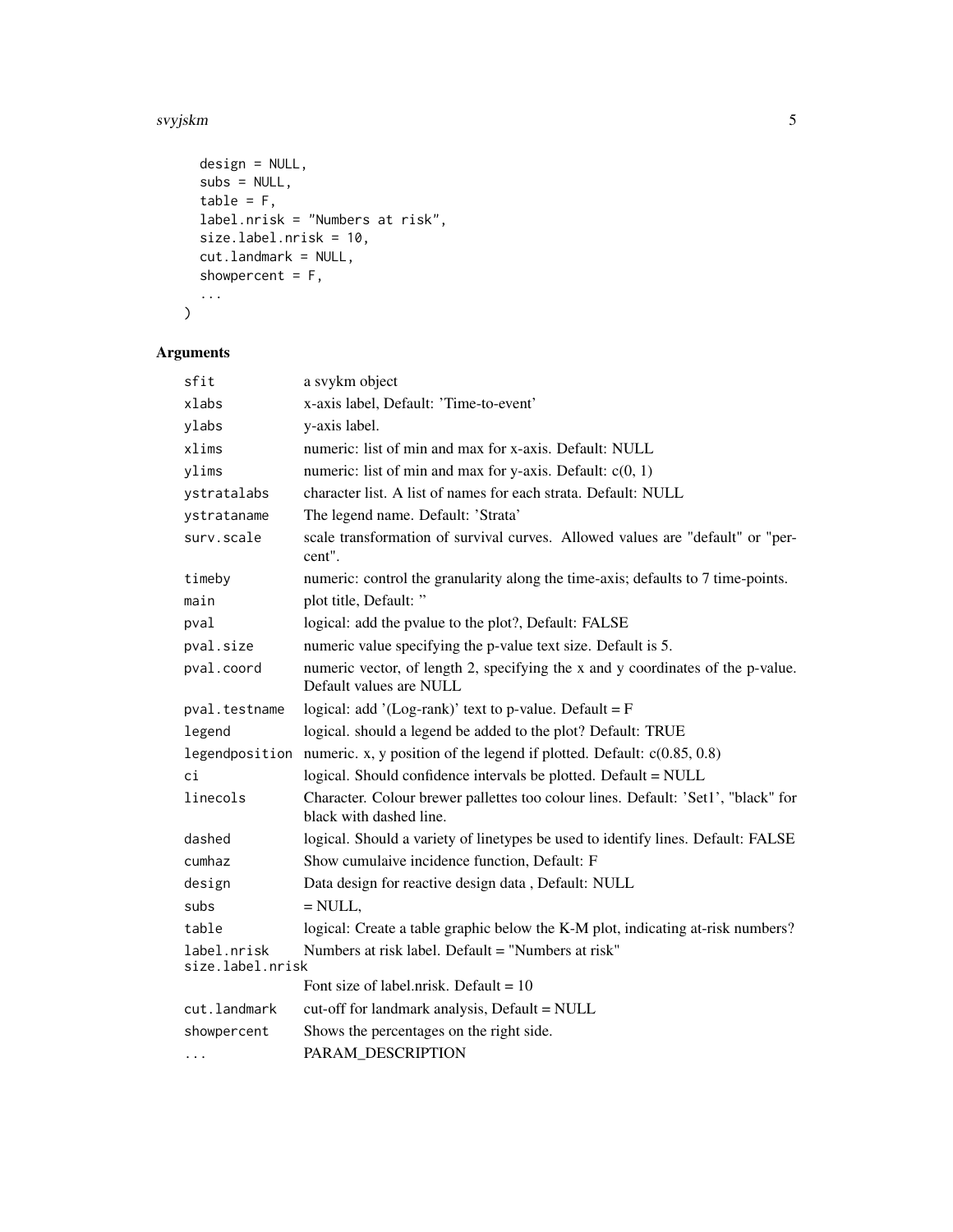#### Details

DETAILS

#### Value

plot

#### Examples

```
library(survey)
data(pbc, package="survival")
pbc$randomized <- with(pbc, !is.na(trt) & trt>0)
biasmodel <- glm(randomized~age*edema,data=pbc)
pbc$randprob <- fitted(biasmodel)
dpbc <- svydesign(id=~1, prob=~randprob, strata=~edema, data=subset(pbc,randomized))
s1 <- svykm(Surv(time,status>0)~sex, design=dpbc)
svyjskm(s1)
```